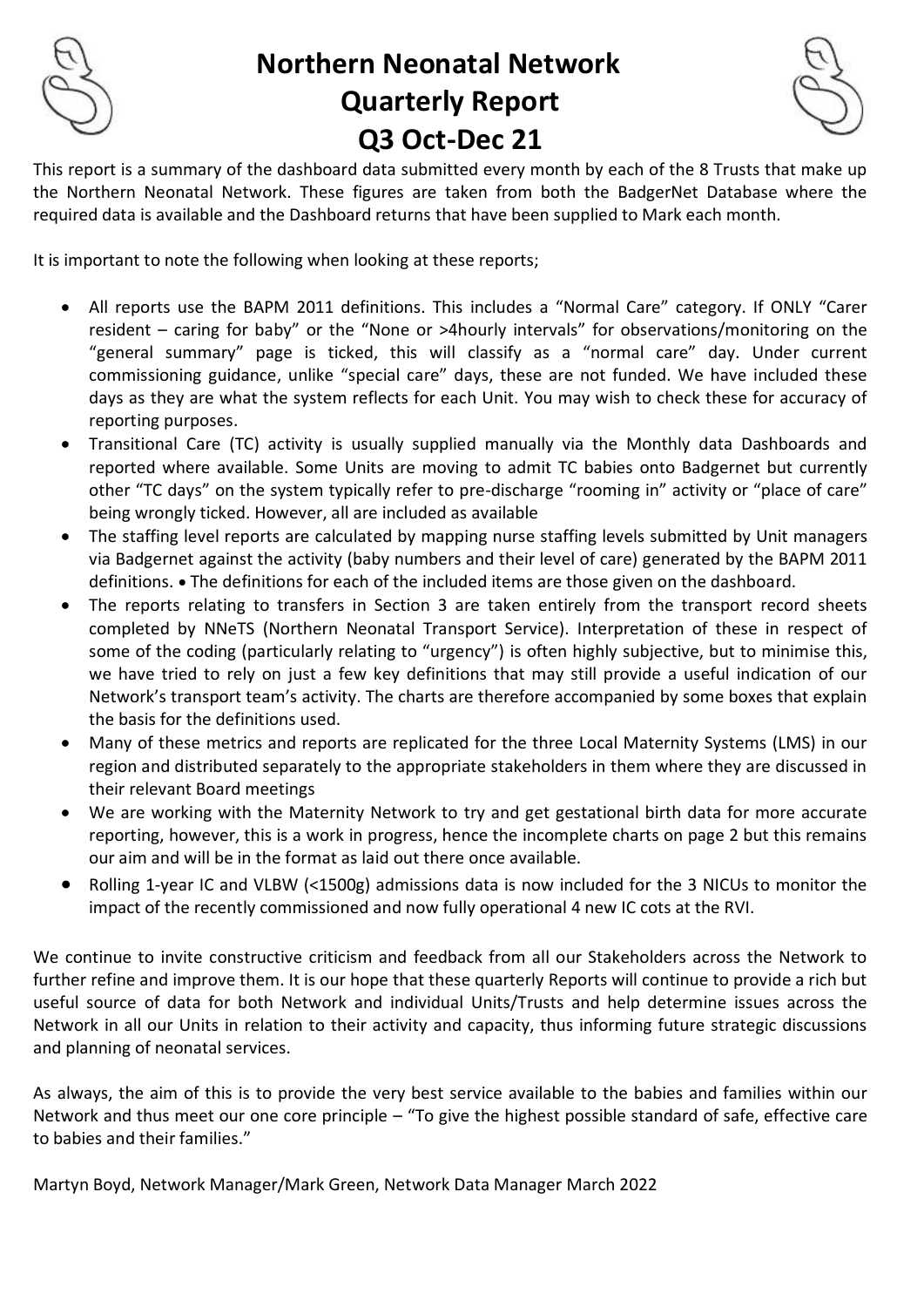#### **Section 1 - Activity**

| Indicator                         | <b>RVI</b>                      | James<br>Cook  | Sunderland | <b>North</b><br><b>Tees</b> | Cramlington    | Carlisle    | <b>Darlington</b> | <b>UHND</b> | Gateshead      | West<br>Cumberland |
|-----------------------------------|---------------------------------|----------------|------------|-----------------------------|----------------|-------------|-------------------|-------------|----------------|--------------------|
| <b>Births</b>                     |                                 |                |            |                             |                |             |                   |             |                |                    |
| Live Births                       | 1509                            | 1203           | 947        | 618                         | 871            | 389         | 484               | 658         | 520            | 278                |
|                                   | Live births by gestation (wks.) |                |            |                             |                |             |                   |             |                |                    |
| $<$ 23                            |                                 |                |            |                             |                |             |                   |             | 0              |                    |
| $23 - 27$                         |                                 |                |            |                             |                |             |                   |             | $\mathbf 1$    |                    |
| 28-31                             |                                 |                |            |                             |                |             |                   |             | $\overline{2}$ |                    |
| 32-36                             |                                 |                |            |                             |                |             |                   |             | 21             |                    |
| $= > 37$                          |                                 |                |            |                             |                |             |                   |             | 496            |                    |
| Unknown                           |                                 |                |            |                             |                |             |                   |             | $\mathsf 0$    |                    |
| Live births by birthweight (g)    |                                 |                |            |                             |                |             |                   |             |                |                    |
| < 750                             |                                 |                |            |                             |                |             |                   |             | $1\,$          |                    |
| 750-999                           |                                 |                |            |                             |                |             |                   |             | 0              |                    |
| 1000-1499                         |                                 |                |            |                             |                |             |                   |             | 3              |                    |
| 1500-1999                         |                                 |                |            |                             |                |             |                   |             | $\overline{7}$ |                    |
| 2000-2499                         |                                 |                |            |                             |                |             |                   |             | 19             |                    |
| $>=2500$                          |                                 |                |            |                             |                |             |                   |             | 490            |                    |
| Unknown                           |                                 |                |            |                             |                |             |                   |             | $\pmb{0}$      |                    |
| <b>Admissions</b>                 |                                 |                |            |                             |                |             |                   |             |                |                    |
| <b>Total Admissions</b>           | 202                             | 135            | 107        | 73                          | 83             | 47          | 72                | 74          | 43             | 38                 |
| 1st Admissions                    | 144                             | 90             | 86         | 52                          | 53             | 38          | 48                | 55          | 23             | 28                 |
| Term admissions                   | 68                              | 30             | 36         | 21                          | 21             | 21          | 29                | 29          | 14             | 17                 |
| <b>VLBW</b> admissions            | 31                              | 31             | 25         | $\overline{7}$              | $\overline{7}$ | $\mathsf 3$ | $\mathbf{1}$      | 3           | 4              | $\mathbf 1$        |
| 1 Year rolling VLBW               | 114                             | 114            | 64         |                             |                |             |                   |             |                |                    |
| % term admissions<br>(births)     | 4.8%                            | 2.7%           | 4.1%       | 3.7%                        | 2.6%           | 5.8%        | 6.4%              | 4.7%        | 2.9%           | 6.6%               |
| % term admissions<br>(admissions) | 47.2%                           | 33.3%          | 41.9%      | 40.4%                       | 36.9%          | 55.3%       | 60.4%             | 52.7%       | 60.9%          | 60.7%              |
| TC admissions                     | 165                             | 200            | 71         | 47                          | 39             | 30          | 131               | 155         | 71             | 15                 |
| <b>Care Days</b>                  |                                 |                |            |                             |                |             |                   |             |                |                    |
| IC days                           | 798                             | 473            | 324        | 9                           | 10             | 11          | 12                | 15          | 3              | 6                  |
| 1 year rolling IC                 | 3042                            | 1668           | 1063       |                             |                |             |                   |             |                |                    |
| HD days                           | 1081                            | 863            | 319        | 66                          | 74             | 27          | 18                | 30          | 18             | 23                 |
| SC days                           | 777                             | 1077           | 812        | 754                         | 655            | 303         | 469               | 616         | 499            | 256                |
| NC days                           | 29                              | $\overline{2}$ | $\pmb{0}$  | 17                          | 27             | 17          | 17                | 33          | 94             | 5                  |
| TC days                           | 659                             | 570            | 157        | 104                         | 135            | 139         | 265               | 321         | 246            | 44                 |

#### **<30 week Exceptions**

| BookingName                                    | PlaceOfBirthName                               | <b>GestationWeeks</b> | DischargeHospitalName                       | BadgerUniqueID |
|------------------------------------------------|------------------------------------------------|-----------------------|---------------------------------------------|----------------|
| Cumberland Infirmary (Maternity)               | Cumberland Infirmary (Maternity)               |                       | 26 Sunderland Royal Maternity               | ADIUYD         |
| Cumberland Infirmary (Maternity)               | Cumberland Infirmary (Maternity)               |                       | 27 James Cook University Hospital           | A9CJ1D         |
|                                                |                                                |                       |                                             |                |
| Darlington Memorial Hospital                   | Sunderland Royal                               | 26                    |                                             | A3PWWD         |
|                                                |                                                |                       |                                             |                |
| Northumbria Specialist Emergency Care Hospital | Home                                           |                       | 29 Sunderland Royal                         | A5U8YD         |
| Northumbria Specialist Emergency Care Hospital | Northumbria Specialist Emergency Care Hospital |                       | 28 The Royal Victoria Infirmary (Newcastle) | A9WB1D         |
| Northumbria Specialist Emergency Care Hospital | Northumbria Specialist Emergency Care Hospital |                       | 26 Sunderland Royal                         | AVASZD         |
| Northumbria Specialist Emergency Care Hospital | Northumbria Specialist Emergency Care Hospital |                       | 29 South Tees Hospitals NHS FoundationTrust | ATSJZD         |
| Northumbria Specialist Emergency Care Hospital | Northumbria Specialist Emergency Care Hospital |                       | 26 Sunderland Royal                         | ARKVYD         |
| Northumbria Specialist Emergency Care Hospital | Northumbria Specialist Emergency Care Hospital |                       | 29 The Royal Victoria Infirmary (Newcastle) | AIV8XD         |
| Northumbria Specialist Emergency Care Hospital | Northumbria Specialist Emergency Care Hospital |                       | 26 Sunderland Royal                         | AHBSZD         |
|                                                |                                                |                       |                                             |                |
| Queen Elizabeth Gateshead                      | James Cook University Hospital                 | 26                    |                                             | AXBUZD         |
| Queen Elizabeth Gateshead                      | Queen Elizabeth Gateshead                      |                       | 25 The Royal Victoria Infirmary (Newcastle) | A3SQXD         |
|                                                |                                                |                       |                                             |                |
| Univ. Hospital of North Durham                 | University Hospital Of North Durham            |                       | 26 James Cook University Hospital           | AXC5XD         |
|                                                |                                                |                       |                                             |                |
| Univ. Hospital of North Tees                   | Univ. Hospital of North Tees                   |                       | 29 James Cook University Hospital           | <b>AMTZZD</b>  |
| Univ. Hospital of North Tees                   | Univ. Hospital of North Tees                   |                       | 27 James Cook University Hospital           | AE57XD         |
| Univ. Hospital of North Tees                   | Univ. Hospital of North Tees                   |                       | 25 The Royal Victoria Infirmary (Newcastle) | AELIYD         |
| University Hospital Of North Tees              | James Cook University Hospital                 | 29                    |                                             | AW9AZD         |
| University Hospital Of North Tees              | James Cook University Hospital                 | 28                    |                                             | ADIUXD         |
| West Cumberland Hospital (Mat)                 | West Cumberland Hospital (Mat)                 |                       | 26 James Cook University Hospital           | A5D3WD         |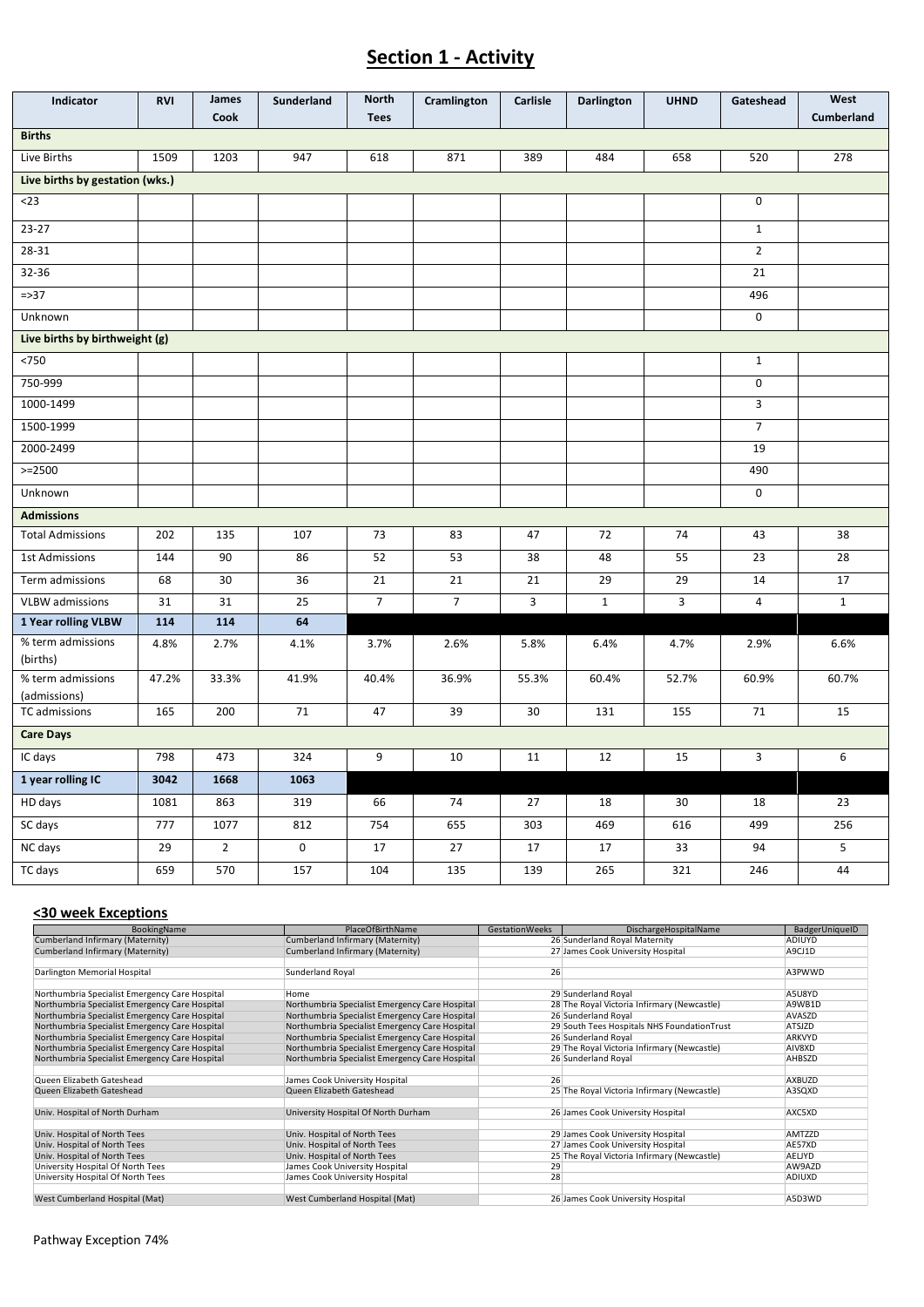### **Inpatient after 44 weeks**

| Unit            |            |                 | % still   |
|-----------------|------------|-----------------|-----------|
|                 | Admissions | I/P after 44wks | inpatient |
| RVI             | 202        |                 | 0.5%      |
| James Cook      | 135        | 0               | 0.0%      |
| Sunderland      | 107        | 1               | 0.9%      |
| North Tees      | 73         | 2               | 2.7%      |
| Cramlington     | 83         | 0               | 0.0%      |
| Carlisle        | 47         | 1               | 2.1%      |
| Darlington      | 72         | 1               | 1.4%      |
| North Durham    | 74         | $\Omega$        | 0.0%      |
| Gateshead       | 43         | O               | 0.0%      |
| West Cumberland | 38         |                 | 2.6%      |







 $1$  Calculated using  $1<sup>st</sup>$  episodes admissions and total births less 7% "preterm births" suggested average as per NNN agreement. <sup>2</sup> Calculated using 1<sup>st</sup> episodes term admission as a percentage of 1<sup>st</sup> admissions.

<sup>\*\*</sup>Excludes unavoidable "congenital abnormality" term admissions (admit principal reason = 22)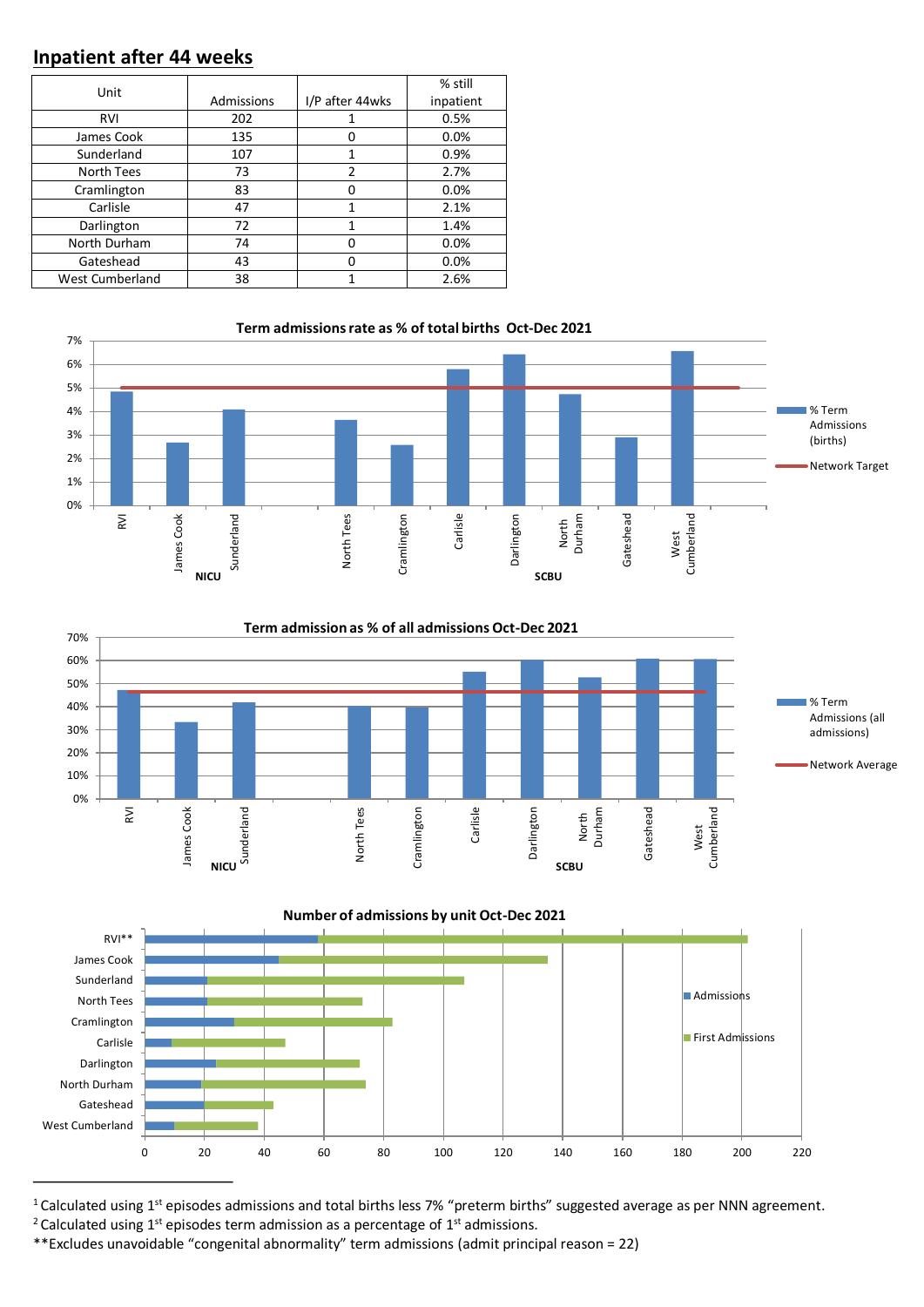# **Section 2 – Length of Stay<sup>3</sup>**





#### **Average length of stay SCBU's (32+ wks gest) Oct-Dec 2021**

## **Section 3 – Occupancy<sup>4</sup>**



**% occupancy SCBU Oct-Dec 2021**



<sup>3</sup> Calculated using total discharges >4hrs, not died, and total length of stay.

<sup>4</sup> Calculated using available total cot numbers and occupancy levels.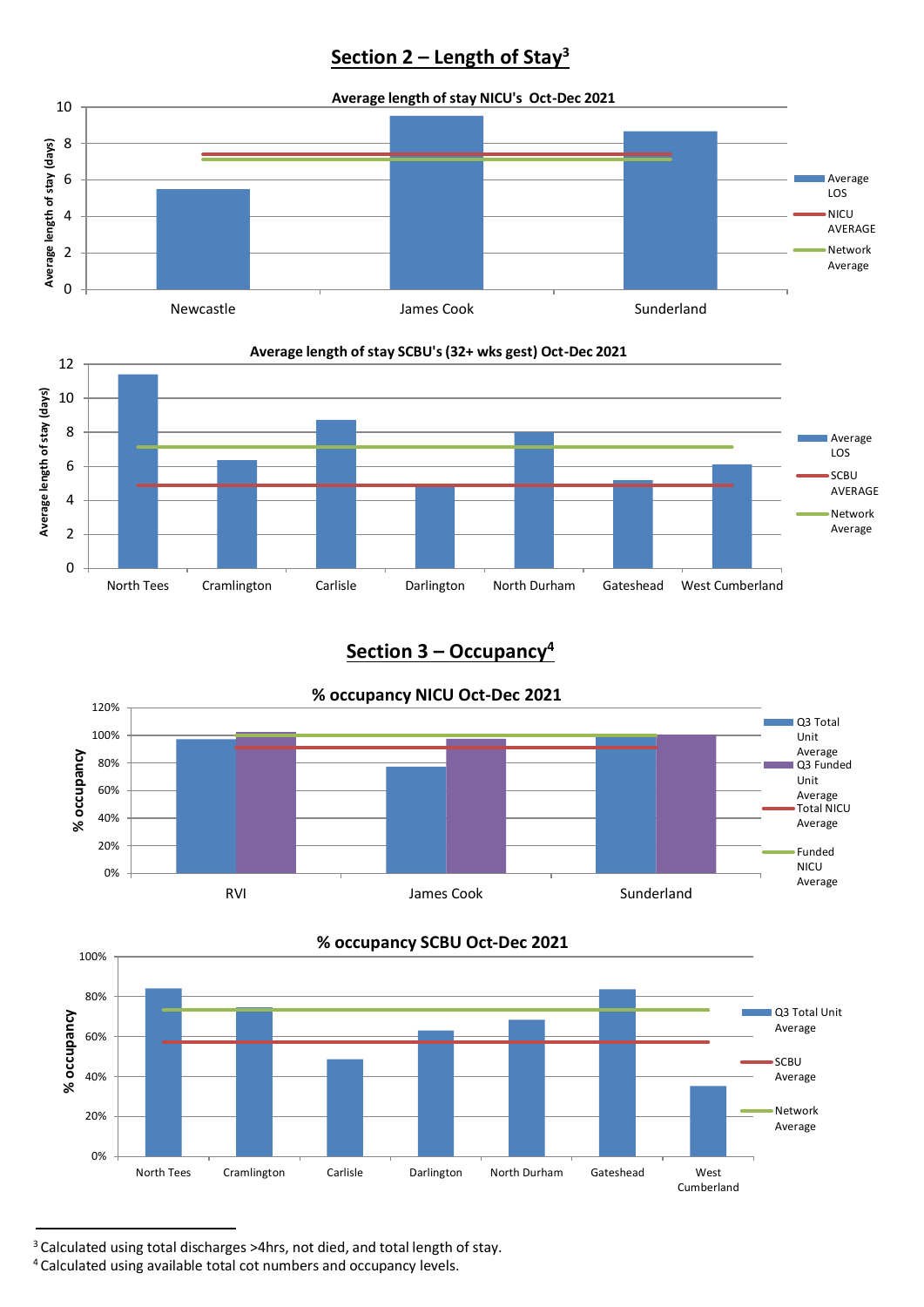#### **Section 4a – Clinical Indicators<sup>5</sup>**

|                        | <b>National CQUIN</b>                     |                         |                  | <b>NNAP</b>                            |                                |                                       |                                                         |                         |                                             |           |
|------------------------|-------------------------------------------|-------------------------|------------------|----------------------------------------|--------------------------------|---------------------------------------|---------------------------------------------------------|-------------------------|---------------------------------------------|-----------|
| Period:                | Q3 21-22                                  |                         |                  | Q3 21-22                               |                                |                                       |                                                         |                         |                                             |           |
| Unit                   | Timely<br>discharge<br>eligible<br>babies | TPN by Day<br>2 of Life | 2yr Follow<br>up | Temperature<br>on admission<br>$>= 36$ | Antenatal<br>Steroids<br>Given | First<br>Consultation<br>within 24hrs | <b>Breast Milk</b><br>at Discharge<br>Home<br>$(32/40)$ | <b>ROP</b><br>screening | Temperature<br>Taken within<br>1hr (<32/40) | Mag Sulph |
| <b>RVI</b>             | N/A                                       | 85%                     | 43%              | 91%                                    | 81%                            | 88%                                   | 73%                                                     | 45%                     | 88%                                         | 78%       |
| James Cook             | 71%                                       | 83%                     | 36%              | 89%                                    | 90%                            | 77%                                   | 67%                                                     | 86%                     | 85%                                         | 77%       |
| Sunderland             | 47%                                       | 100%                    | 100%             | 90%                                    | 84%                            | 92%                                   | 10%                                                     | 81%                     | 94%                                         | 90%       |
| <b>North Tees</b>      | 70%                                       | N/A                     | 44%              | 94%                                    | 100%                           | 89%                                   | 20%                                                     | 60%                     | 100%                                        | 100%      |
| Cramlington            | 100%                                      | N/A                     | 50%              | 89%                                    | 64%                            | 67%                                   | 31%                                                     | 36%                     | 83%                                         | 43%       |
| Carlisle               | $0\%$                                     | N/A                     | $0\%$            | 88%                                    | 88%                            | 61%                                   | N/A                                                     | 0%                      | 100%                                        | 100%      |
| Darlington             | 100%                                      | N/A                     | 100%             | 80%                                    | 80%                            | 84%                                   | 67%                                                     | 88%                     | 100%                                        | N/A       |
| North Durham           | 50%                                       | N/A                     | 33%              | 92%                                    | 77%                            | 83%                                   | 83%                                                     | 100%                    | 100%                                        | 100%      |
| Gateshead              | 20%                                       | N/A                     | $0\%$            | 100%                                   | 71%                            | 85%                                   | 0%                                                      | 88%                     | 100%                                        | $0\%$     |
| <b>West Cumberland</b> | N/A                                       | N/A                     | N/A              | 100%                                   | 100%                           | 75%                                   | 33%                                                     | 100%                    | 100%                                        | 100%      |
| <b>Northern</b>        | 57%                                       | 89%                     | 45%              | 91%                                    | 84%                            | 80%                                   | 43%                                                     | 68%                     | 95%                                         | 76%       |

#### **Section 4b – Non-clinical Indicators**





# **Section 5 – Network Audit & data/information compliance<sup>6</sup>**

| Latest Annual Reports - Northern Neonatal Network |      |               |  |  |  |
|---------------------------------------------------|------|---------------|--|--|--|
| Unit/Trust                                        | Year | Produced      |  |  |  |
| Sunderland                                        | 2018 | $May-20$      |  |  |  |
| North Cumbria                                     | 2018 | <b>Nov-19</b> |  |  |  |
| <b>CDDFT</b>                                      | 2018 | <b>Aug-19</b> |  |  |  |
| RVI                                               | 2017 | $Sep-18$      |  |  |  |
| North Tees                                        | 2017 | $Jul-18$      |  |  |  |
| <b>JCUH</b>                                       | 2016 | <b>Nov-17</b> |  |  |  |
| Cramlington                                       | 2016 | Aug- $17$     |  |  |  |
| Gateshead                                         | 2016 | <b>Dec-17</b> |  |  |  |

<sup>&</sup>lt;sup>5</sup> These are taken from the BadgerNet Dashboard reports for national CQUINs and NNAP Metrics. The former may not be what individual Units have signed up to but are included with the NNAP figures (which will appear on their reports in due course) for benchmarking purpose only

<sup>6</sup> Requested items as identified and defined by the Network as auditable – green if returned by deadline, amber if returned following reminder, red if no response received. For Dashboard returns, the deadline for submission will be 6 weeks after the end of the quarter being requested.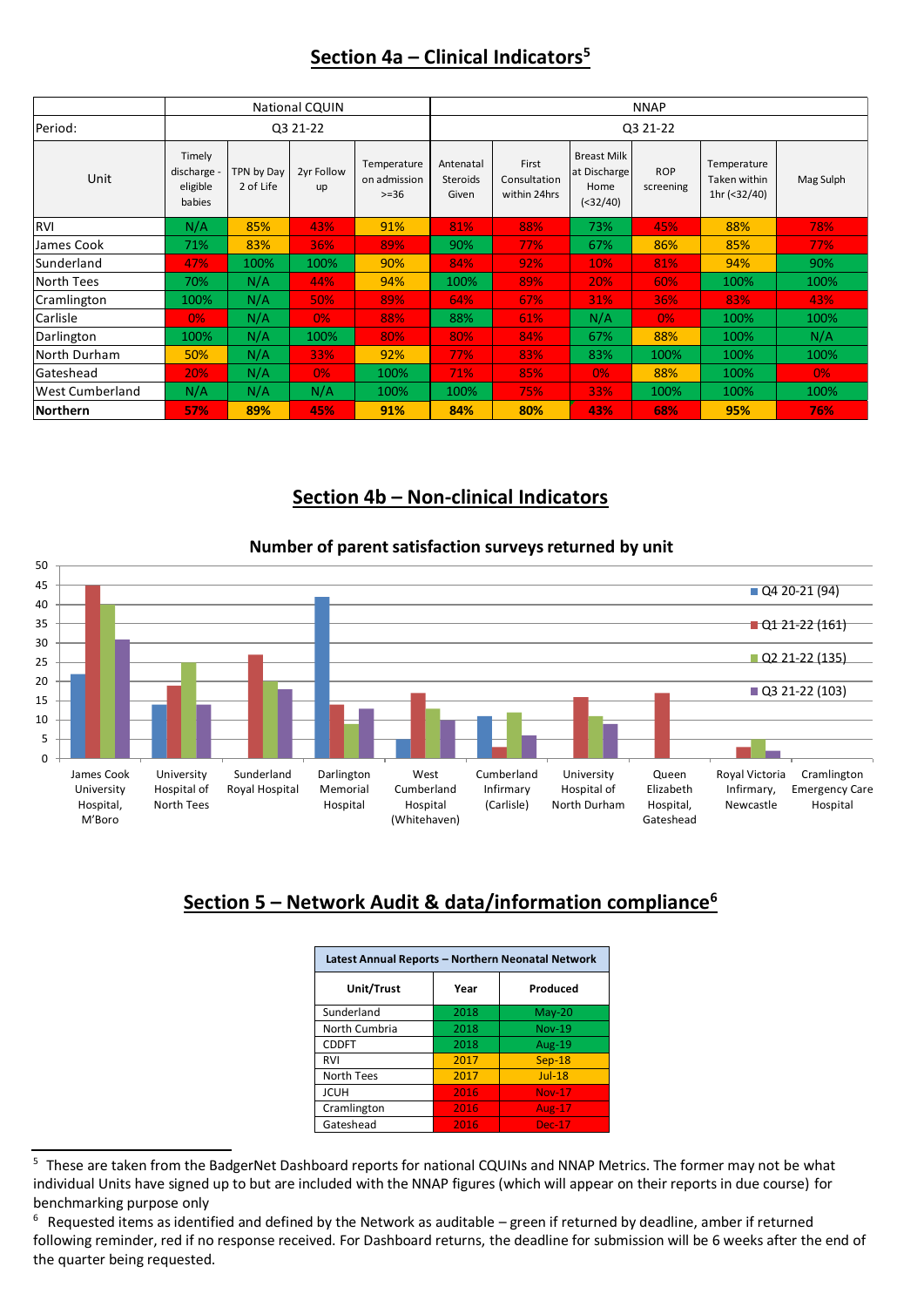#### **Section 6 – Northern Neonatal Transport Service (NNeTS)**



Definitions of urgency are subjective apart from planned back-transfers. The definition of "planned" here is where the need for transfer appears to have been known – such as for surgical cases and cardiac investigations etc. Unplanned would be defined as where transfer could not have been foreseen – such as a baby requiring ongoing care at another Unit that could not be provided at their own.

Such classifications can again also be subjective, but where there is enough clarity to suggest it, they have been coded as such in the following table. "Other" covers occasional cases such as ROP screening or laser surgery. PDA ligations usually go direct to the Freeman, but if they are referred to another NICU first, they will be coded as a PDA Ligation accordingly.